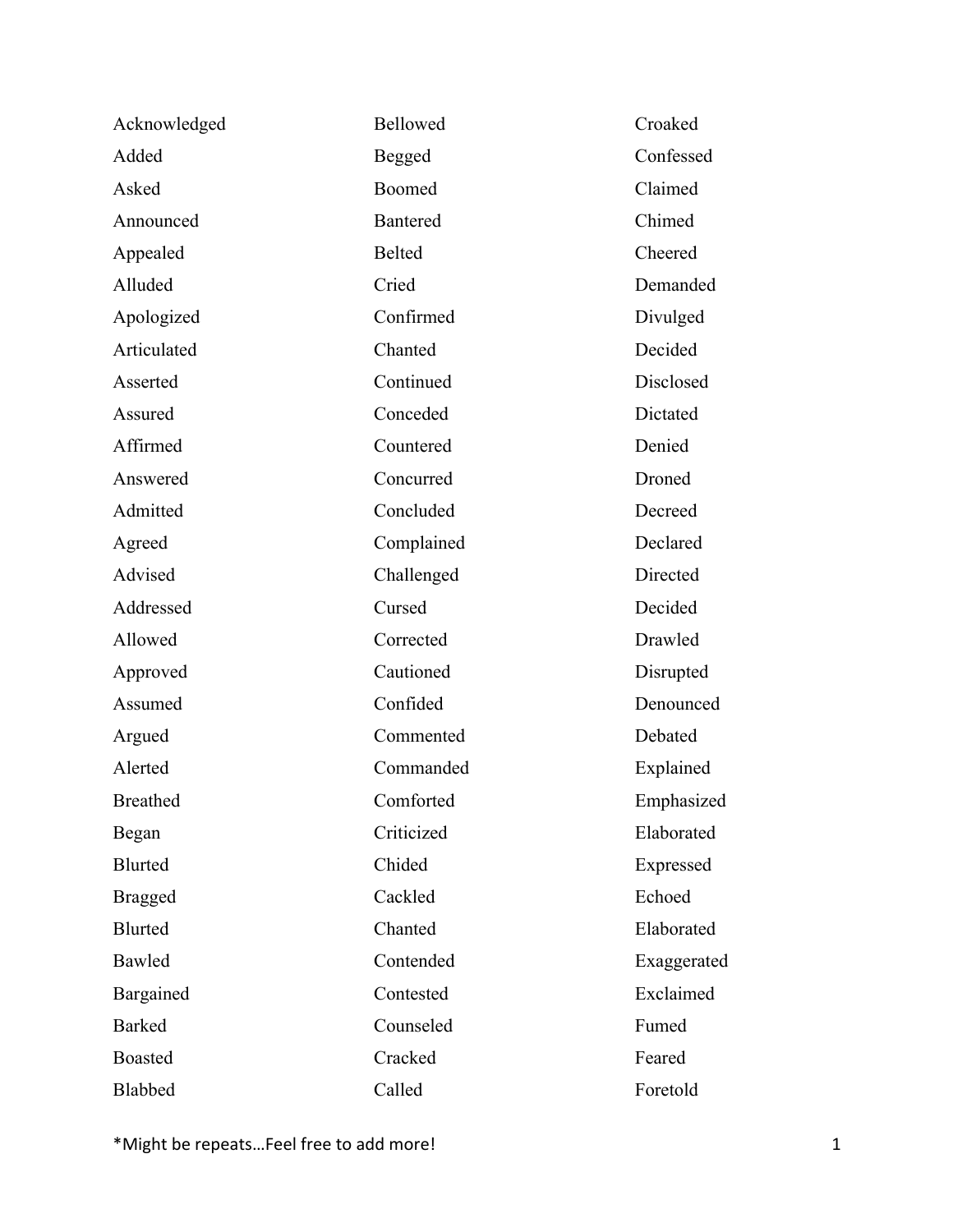| Fretted      | Joked      | Pondered    |
|--------------|------------|-------------|
| Faltered     | Judged     | Proposed    |
| Gasped       | Jabbered   | Panted      |
| Grinned      | Jeered     | Pleaded     |
| Granted      | Laughed    | Prayed      |
| Grumbled     | Lamented   | Publicized  |
| Gushed       | Listed     | Proved      |
| Guessed      | Lectured   | Prompted    |
| Gloated      | Lied       | Pointed out |
| Growled      | Lectured   | Preached    |
| Giggled      | Muttered   | Purred      |
| Gulped       | Murmured   | Predicted   |
| Groaned      | Mumbled    | Quaked      |
| Grunted      | Mimicked   | Quoted      |
| Hissed       | Made Known | Quipped     |
| Howled       | Marveled   | Questioned  |
| Hooted       | Mouthed    | Retorted    |
| Hinted       | Moaned     | Restated    |
| Haggled      | Mentioned  | Repeated    |
| Hesitated    | Nagged     | Recounted   |
| Inquired     | Noted      | Reassured   |
| Implored     | Notified   | Reasoned    |
| Insisted     | Ordered    | Reaffirmed  |
| Informed     | Objected   | Remarked    |
| Instructed   | Observed   | Reminded    |
| Interrupted  | Offered    | Raved       |
| Implied      | Protested  | Reiterated  |
| Indicated    | Professed  | Revealed    |
| Interjected  | Proclaimed | Remembered  |
| Interrogated | Pleaded    | Roared      |
| Intimated    | Pledged    | Recited     |